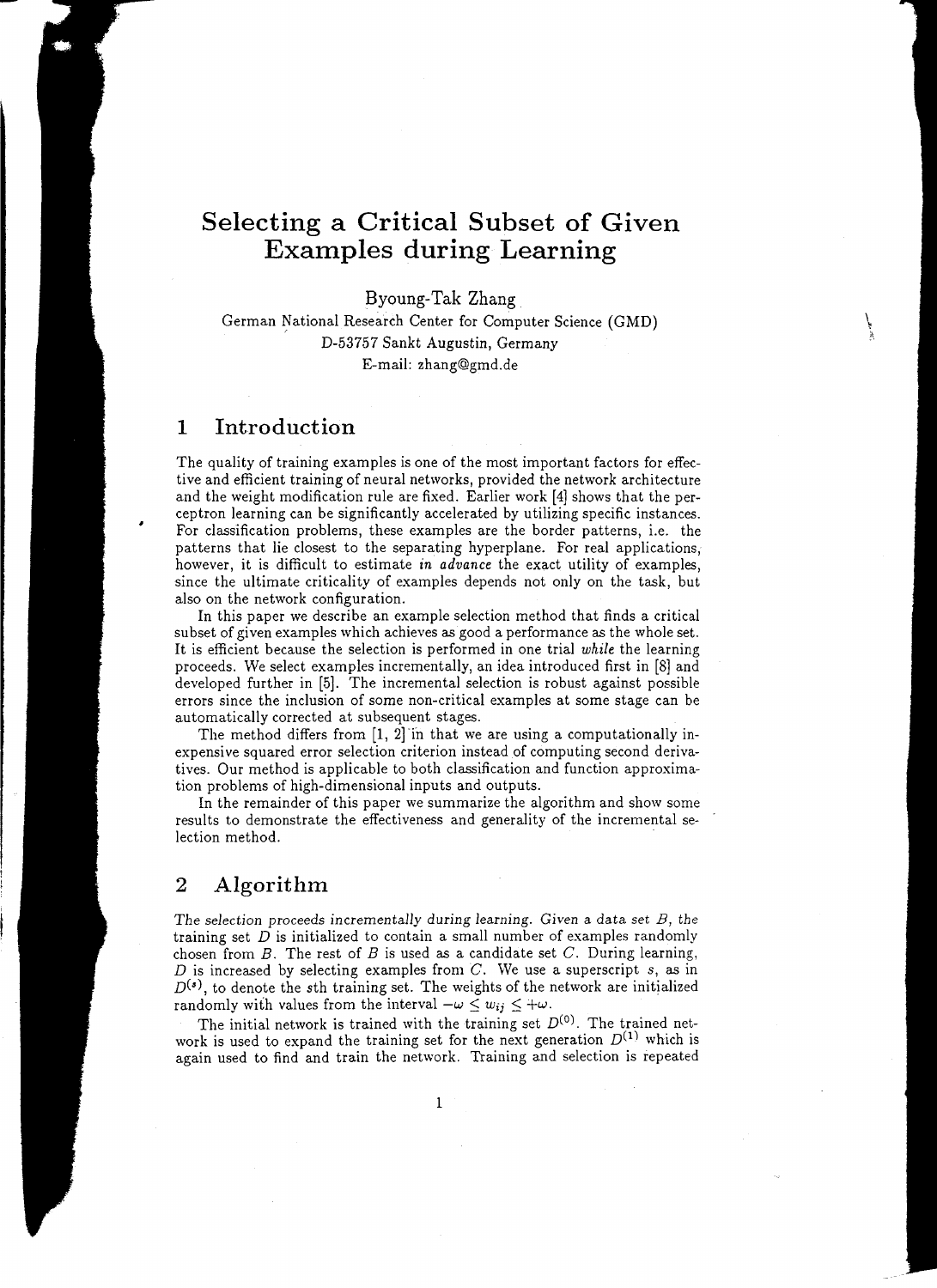until an acceptable generalization is achieved on the candidate data set. Notice that for each *s* the following conditions are always satisfied

$$
D^{(s)} \cup C^{(s)} = B, \ D^{(s)} \cap C^{(s)} = \emptyset, \text{ and } D^{(s)} \subset D^{(s+1)}.
$$
 (1)

In the training phase, the weights are updated using the examples in the training set. If we denote by  $w^{(s,t)}$  the weight vector of the network for the t-th sweep through the training set  $D^{(s)}$ , the weights are modified by

$$
\mathbf{w}^{(s,t+1)} = \mathbf{w}^{(s,t)} - \epsilon \nabla E_s|_{\mathbf{W} = \mathbf{W}^{(s,t)}} + \eta \Delta \mathbf{w}^{(s,t-1)}
$$
(2)

where  $E_s$  is the total sum of the errors for  $D^{(s)}$ 

$$
E_s = E(D^{(s)} | \mathbf{w}^{(s,t)}) = \sum_{m=1}^{N_s} \left( \mathbf{y}_m - f(\mathbf{x}_m; \mathbf{w}^{(s,t)}) \right)^2
$$
(3)

and the error gradient  $\nabla E_s|_{\mathbf{W}=\mathbf{W}^{(r,t)}}$  is approximated by a back-propagation procedure [3] or possibly by any other weight modification rule.  $\epsilon$  and  $\eta$  are the step size and the momentum factor, respectively.

At every  $\Delta t$  epochs we check the convergence of the error minimization. If the total error for the current training set is reduced to a specified error tolerance level,

$$
E(D^{(s)}|w^{(s,t)}) \leq \frac{1}{\tau} \{ (I+1) \cdot H + (H+1) \cdot O \}
$$
 (4)

the training phase terminates and the example selection phase follows. Here *I,*   $O$  and  $H_g$  are the number of input, output and hidden units of the network. The constant  $\tau$  determines the error sensitivity per connection.

In the selection phase, the generalization accuracy of the current network is tested on the original data,  $\overline{B} = D^{(s)} \cup C^{(s)}$ :

$$
G_s = \frac{1}{N} \sum_{\left(\mathbf{x}_q, \mathbf{y}_q\right) \in B} \Theta\left(\mathbf{y}_q, f\left(\mathbf{x}_q; \mathbf{w}^{(s,t)}\right)\right) \tag{5}
$$

where the function  $\Theta(\cdot, \cdot)$  is some measure of correctness. If  $G_s$  satisfies the desired performance level  $\ell$ , say 99%, then the entire algorithm stops. If  $C^{(s)}$ is empty, the algorithm also stops. Notice that halting with a nonempty  $C^{(s)}$ means the network has generalized correctly to the candidate data set. Otherwise, the criticality with respect to the current model w is computed.

The criticality  $(x_c, y_c)$  of an example is defined as

$$
e_{\mathbf{W}}(\mathbf{x}_c) = \frac{1}{\dim(\mathbf{y}_c)} \left( \mathbf{y}_m - f(\mathbf{x}_m; \mathbf{w}^{(s,t)}) \right)^2 \tag{6}
$$

which has a value  $0 \leq e_{\mathbf{W}}(\mathbf{x}_c) \leq 1$  if the sigmoid activation function is used at the output layer. Then the training set is increased by selecting  $\lambda$  candidate examples,  $(x_c, y_c)$ , which are most critical:

$$
D^{(s+1)} = D^{(s)} \cup \{(\mathbf{x}_c, \mathbf{y}_c)\}, \text{ and } C^{(s+1)} = C^{(s)} - \{(\mathbf{x}_c, \mathbf{y}_c)\}.
$$
 (7)

In case of  $|C^{(s)}| < \lambda$ , all the remaining candidate examples are selected into  $D^{(s+1)}$ . Using the expanded training set, the next cycle of training and selection is done.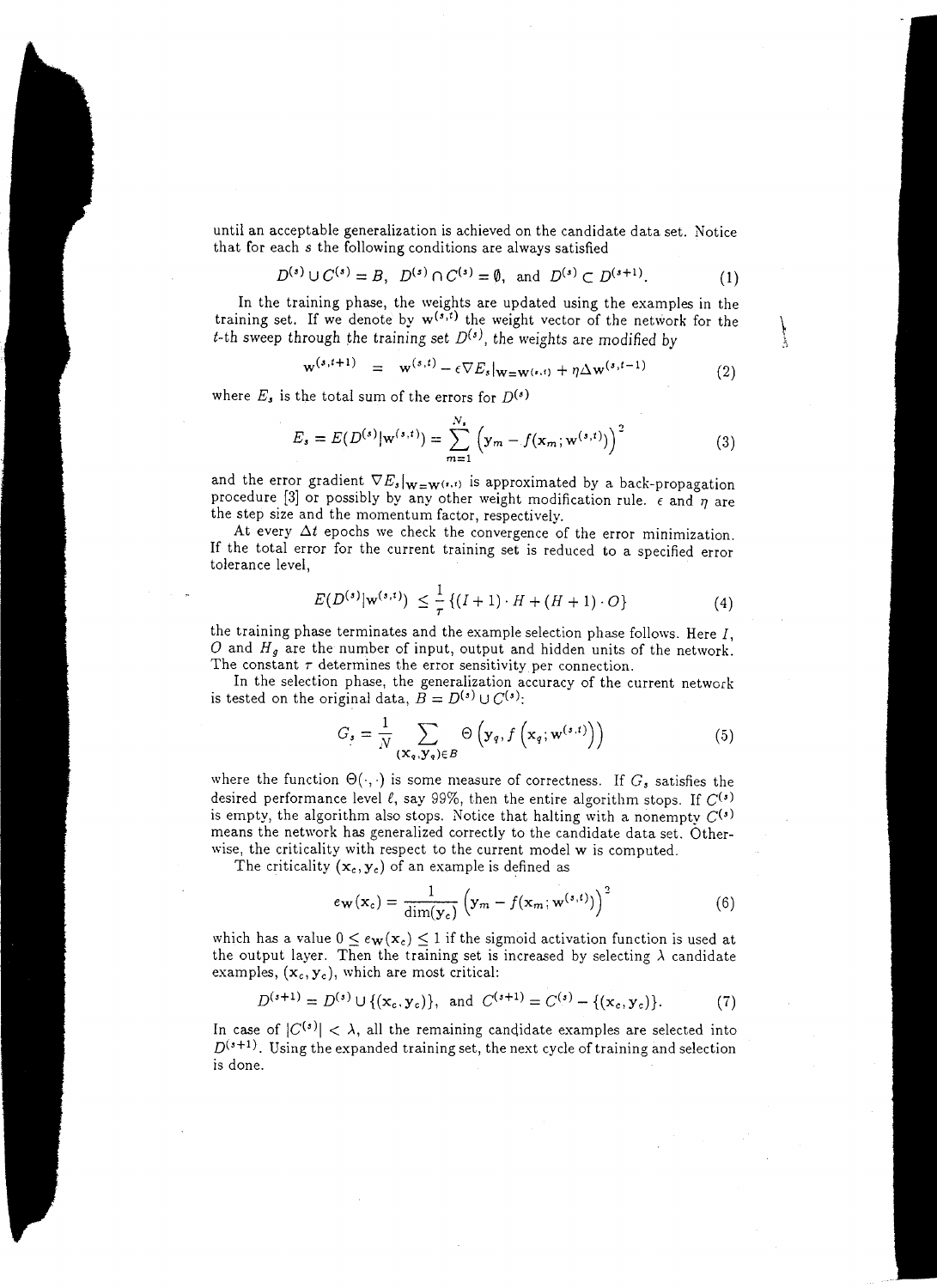## **3 Performance**

The performance of the algorithm is demonstrated on the following function:

$$
y(x_1, x_2) = \begin{cases} 1 & \text{if } (x_1 < 0.5 \text{ and } x_2 > 0.5) \text{ or } (x_1 > 0.5 \text{ and } x_2 < 0.5) \\ 0 & \text{otherwise, } \end{cases}
$$

where  $0.1 \leq x_1, x_2 \leq 0.9$ . This function, called four-quadrant, is a real-input variant of the XOR problem. Due to its graphical characteristics the problem allows an easy analysis of the learning results.

 $\frac{y}{r}$ 

We used a feed-forward network with four hidden units and a total of 400  $(20 \times 20$  resolution) examples. The training set was initialized with four seed examples at the four corners. In each selection step, additional four examples  $(\lambda = 4)$  were added to the existing training set. Figure 1 shows the graphes of the approximated function and the corresponding training points used at  $s = 0, 5,$  and 10.



Figure 1: Selective incremental learning of the four-quadrant function

Notice that preferred examples lie on the separating lines of output 0 and 1. These are the border patterns and thus critical to solving this problem. Notice also that 44 selected examples, corresponding to 11% of the whole data, are sufficient for learning the function.

Next we applied the method to digit recognition in which training patterns consisted of  $15 \times 10$  bitmap scanned from 20 sheets written by 10 persons. Starting from 10 examples and increasing the training set by 50 examples in each selection step, the method found about 1400 examples on average whose performance achieved the same generalization performance as the whole training

set of 3400 examples. The method has also been tested on several discrete problems, including majority and contiguity, and continuous functions such as the forward and